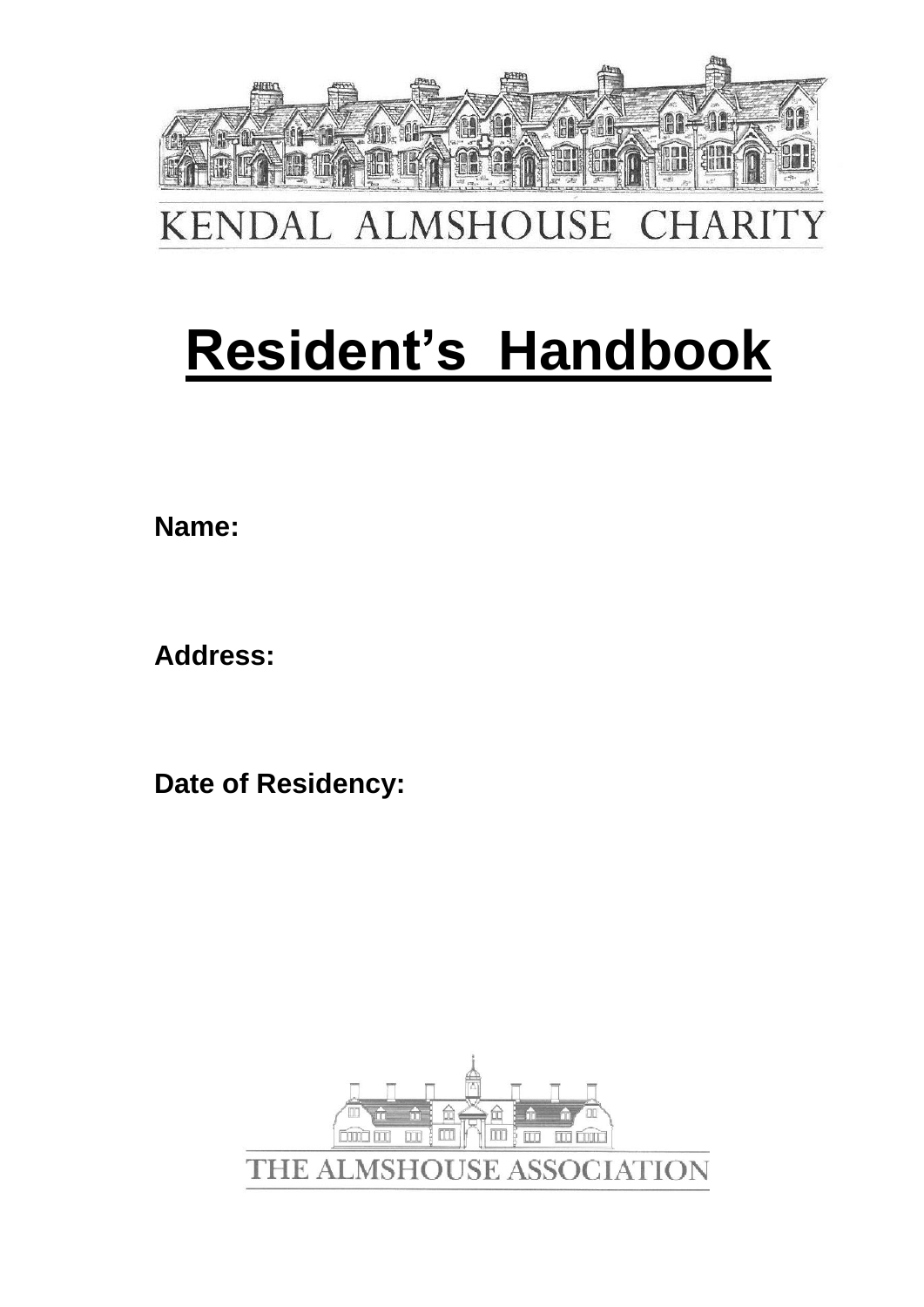# **KENDAL ALMSHOUSE CHARITY**

# **FOREWORD**

This handbook provides you with information about occupying your almshouse, about the Charity, its general administration and management. It supplements and explains the rules and regulations set out in the Letter of Appointment, a copy of which you signed when you accepted appointment. The Trustees hope that the information this book provides will help you to be happy here.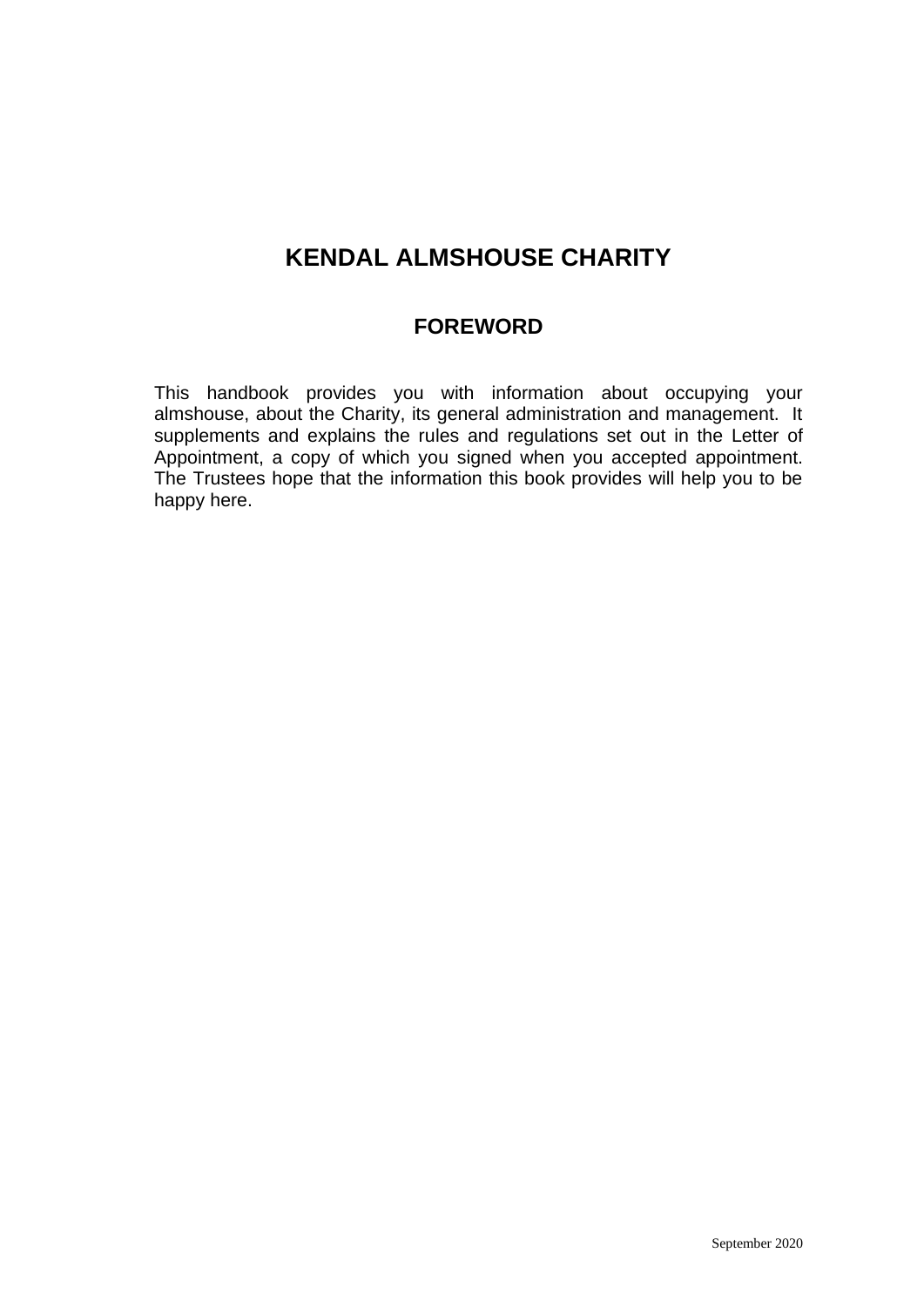# **RESIDENT'S HANDBOOK**

# **CONTENTS**

# **SECTION**

| 1              | <b>History of the Charity,</b><br><b>Governance and Policies</b><br>History<br>Constitution<br><b>Trustee Body</b><br>The Almshouses (or Homes)                                                                                                                                                                                           |
|----------------|-------------------------------------------------------------------------------------------------------------------------------------------------------------------------------------------------------------------------------------------------------------------------------------------------------------------------------------------|
| $\overline{2}$ | <b>Health and Safety</b><br><b>Health and Safety Policy</b><br><b>Fire Precautions</b><br>Security<br>The Master Key                                                                                                                                                                                                                      |
| 3              | <b>Services Provided</b><br><b>Repairs and Decorations</b><br>Insurance<br><b>Television</b><br>Cleaning<br>Gardens<br><b>Induction/Guidance</b>                                                                                                                                                                                          |
| 4              | <b>Terms of Occupancy</b><br>Letter of Appointment<br><b>Relatives and Visitors</b><br>Absence from Home<br><b>Consulting Residents</b><br><b>Weekly Maintenance Contributions</b><br><b>Housing Benefit</b><br><b>Central Heating and Hot Water</b><br><b>Electricity Meters</b><br><b>Businesses</b><br><b>Moving Out</b><br>Re-Housing |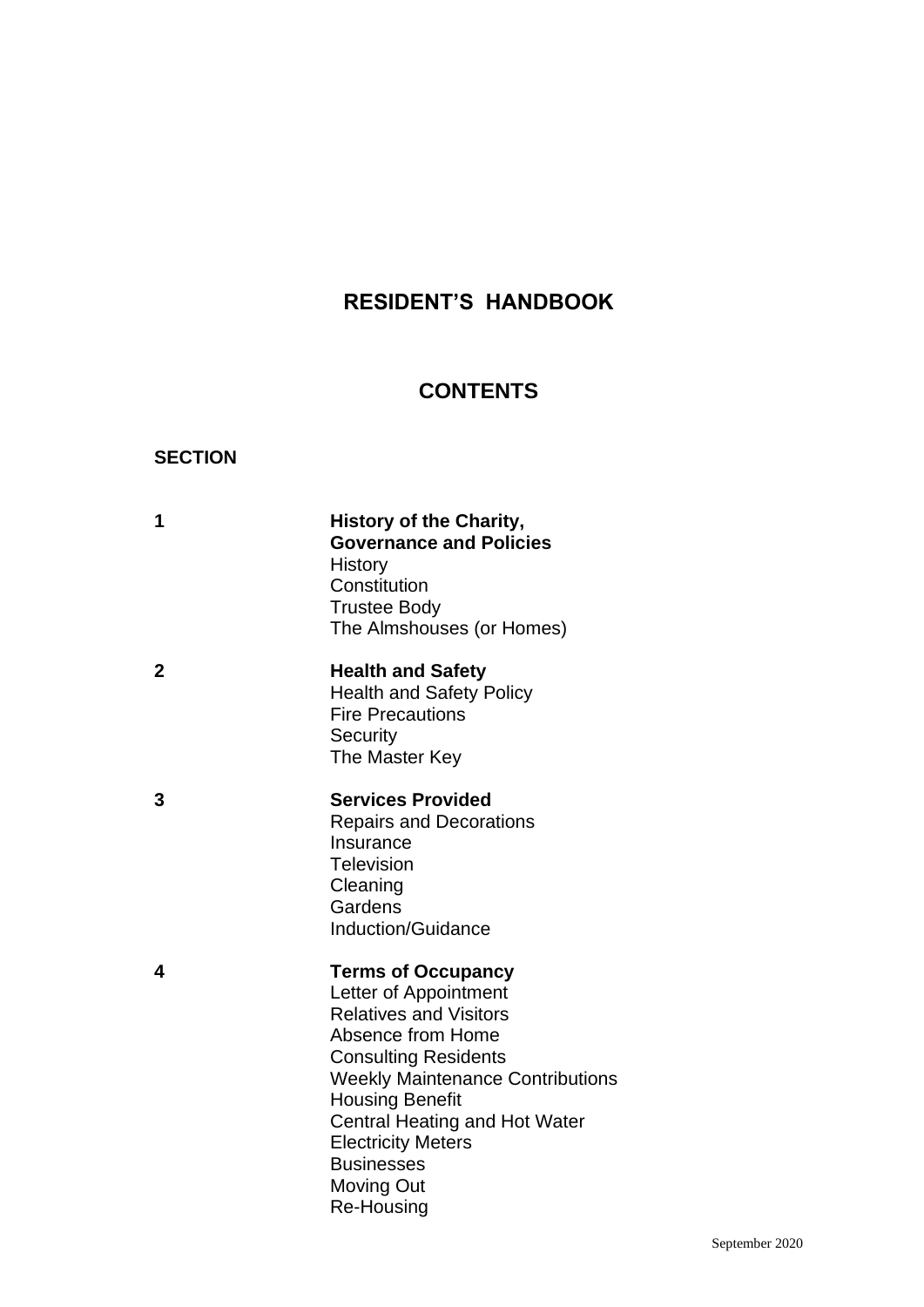Gifts and Legacies **Harassment** Anti-Social Behaviour

**5 General Information** Council Tax Improvements to your Home Pets Parking of Vehicles Emergencies and Sickness Personal Problems Wills Waste disposal and recycling Location of Stopcocks Location of Electricity Mains Switch & Fuse Box

**6 Experiencing Difficulties**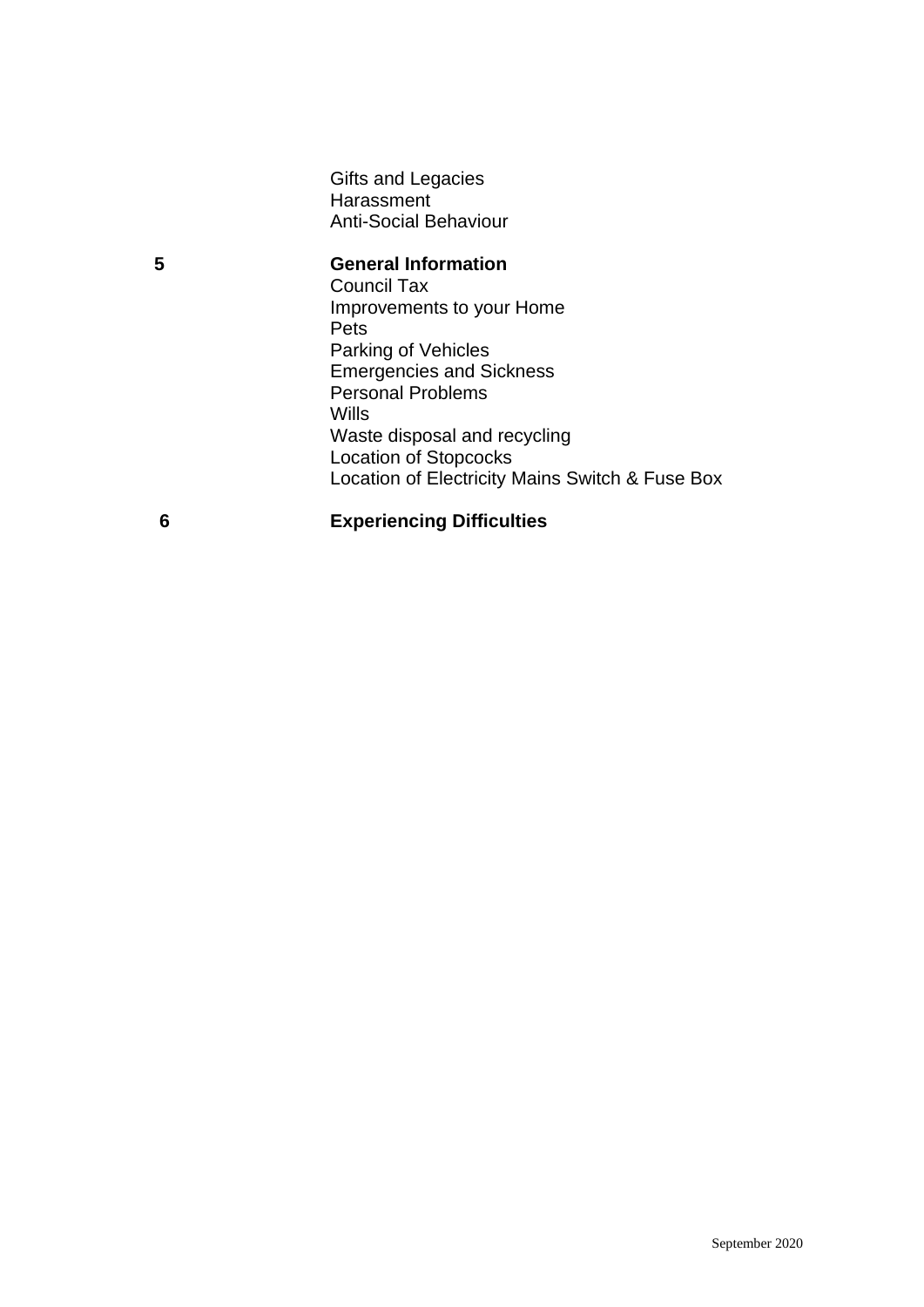# **CHAPTER ONE**

# **HISTORY OF THE CHARITY, GOVERNANCE AND POLICIES**

## **1.1 History**

The Kendal Almshouse Charity is an amalgamation of six original charitable organisations; The Sleddal Victoria Jubilee Almshouses, The John Thomas Airey Trust, Sandes Hospital, Mrs John Aston Watkins Almshouses, Nobles Rest Homes, and the Kendal War Memorial Trust

Presently there are forty-one dwellings.

#### **1.2 Constitution**

The Charity is a Charitable Incorporated Organisation. The governing instrument dated 22nd March 2017 sets out the scheme for the regulation of the Kendal Almshouse Charity.

#### **1.3 Trustee Body**

The Charity is administered by voluntary Trustees. Trustees are voluntary and receive no remuneration. Day-to-day management is carried out by the Clerk to the Trustees, Colin Tomlinson, who can be contacted at H&H Land & Estates, 36 Finkle Street, Kendal, Cumbria, LA9 4AB.

#### **1.4 Almshouses**

Almshouses are unfurnished dwellings, usually specially designed with the needs of older people in mind. The aim is to provide convenient and comfortable accommodation in a setting which allows residents to come and go as they please.

Almshouses provide security and residents are encouraged to make friends and share a wider social life.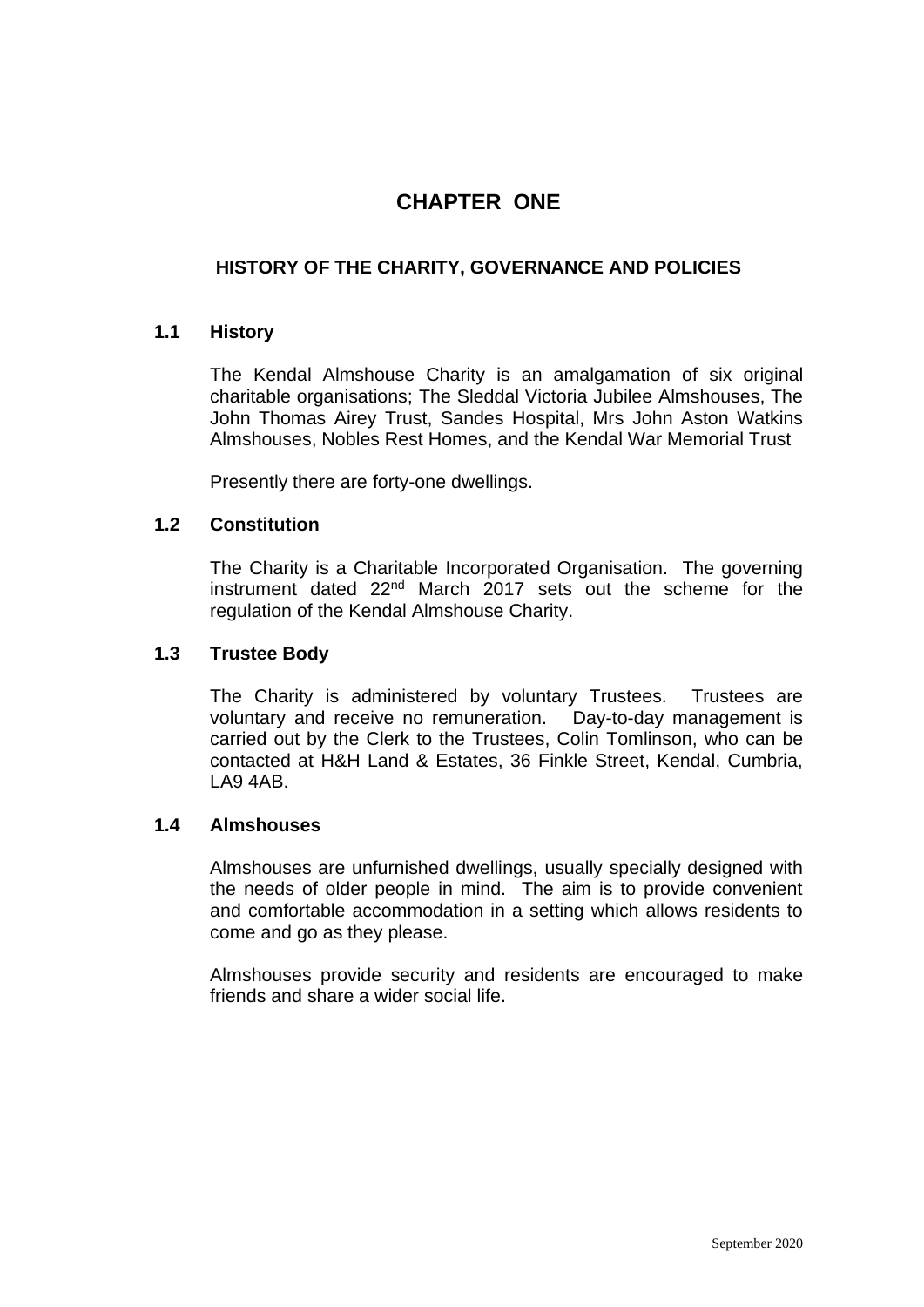# **CHAPTER TWO**

# **HEALTH AND SAFETY**

# **2.1 Health and Safety Policy**

The Trustees of Kendal Almshouse Charity are committed to ensuring a safe living and working environment for all those who have access to the Charity's premises.

This commitment has three elements:

- 1. Full compliance with current and future Health and Safety legislation and regulations.
- 2. An assessment of the risks faced by everyone (residents, staff, visitors and agents/contractors) who has access to the Charity and appropriate action taken to minimise these risks.
- 3. Regular Quinquennial Inspections of the properties and subsequent maintenance programmes that give high priority to health and safety issues. Any defects with health and safety implications should be dealt with in an appropriate timescale. 24 hours is suggested.

Quinquennial Inspections are primarily concerned with maintaining buildings and fabric and arrange mandatory inspections i.e. gas, but not limited to. Access is essential in implementing recommendations or action.

When Trustees are selecting contractors, we ensure that they have sight of the contractors' health and safety policies. Trustees should also carry out regular health and safety inspections and risk assessments.

Colin Tomlinson (Clerk to the Trustees) is responsible to the Trustees for health and safety matters in the Charity. However, everyone has a part to play. Anyone who is concerned about a health and safety issue must bring it to the attention of the Trustees as soon as possible via the Clerk.

KAC has a residents representative which can be contacted via the office.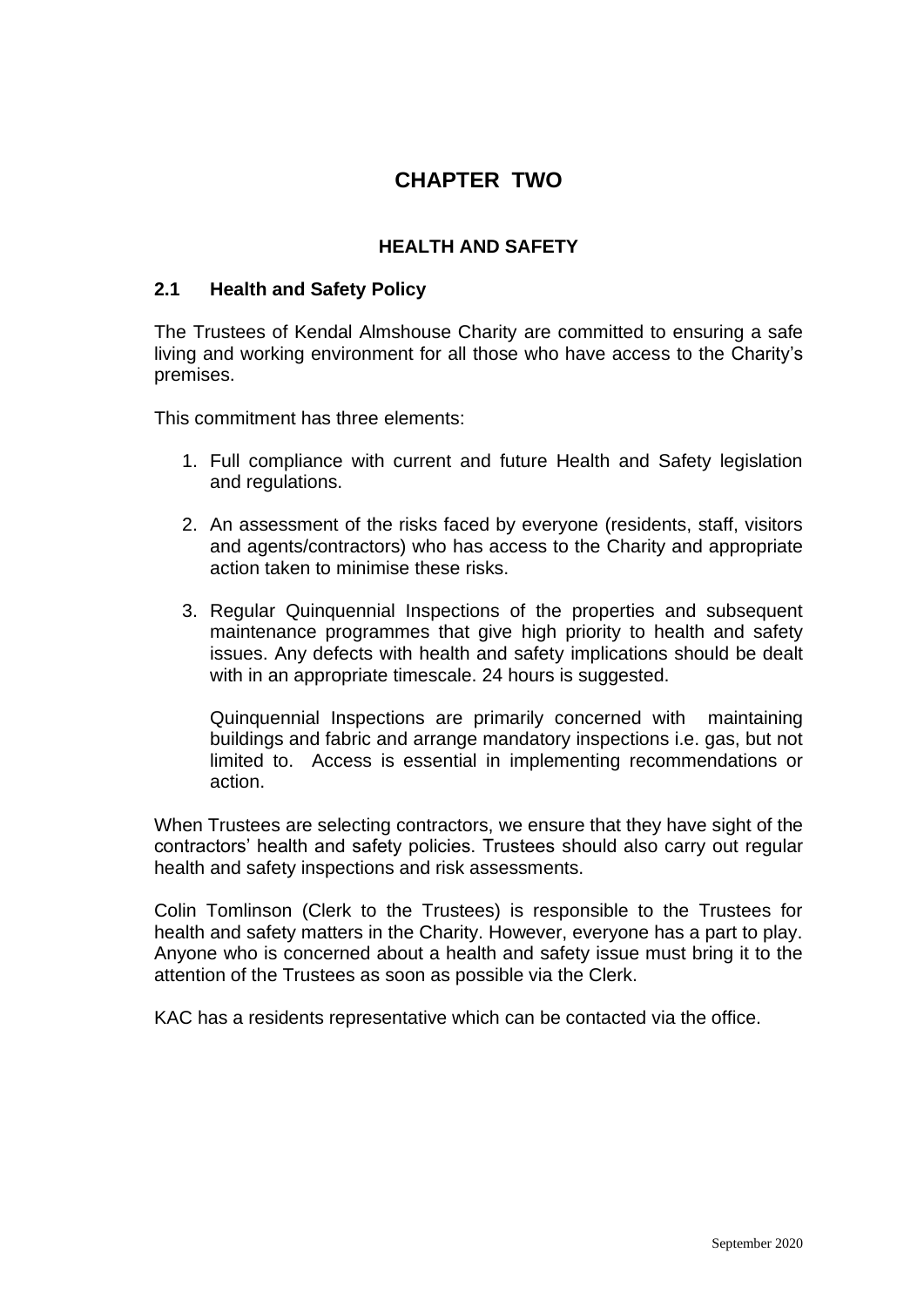#### **Showers**

If a shower is fitted in your home and is not used for a prolonged period of time (on holiday or in hospital, for instance), there is a significantly higher risk to users from inhaling spray containing legionella bacteria when it is brought into use once more. Please allow the shower to run for a minute or two, before using.

#### **2.2 Fire Precautions**

The almshouses comply with the appropriate fire regulations. Where a smoke alarm has been installed, occupiers are responsible for maintenance.

#### **2.3 Security**

Please consider the following:

**DO** keep your front door locked at all times.

If there is a spy hole and chain to identify callers **before** opening the door, the chain should only be used to open the door a few inches when identifying callers and **not** be kept in permanent use.

**DO NOT** allow a stranger to enter your home without proof of identity; if you are in doubt, please call the Clerk to the Trustees, a family friend.

> Leave ground floor windows open so that intruders can gain access.

Keep cash or valuables in your home.

**BE AWARE OF** Bogus officials and workmen not instructed by the Clerk. Always ask for proof of identity.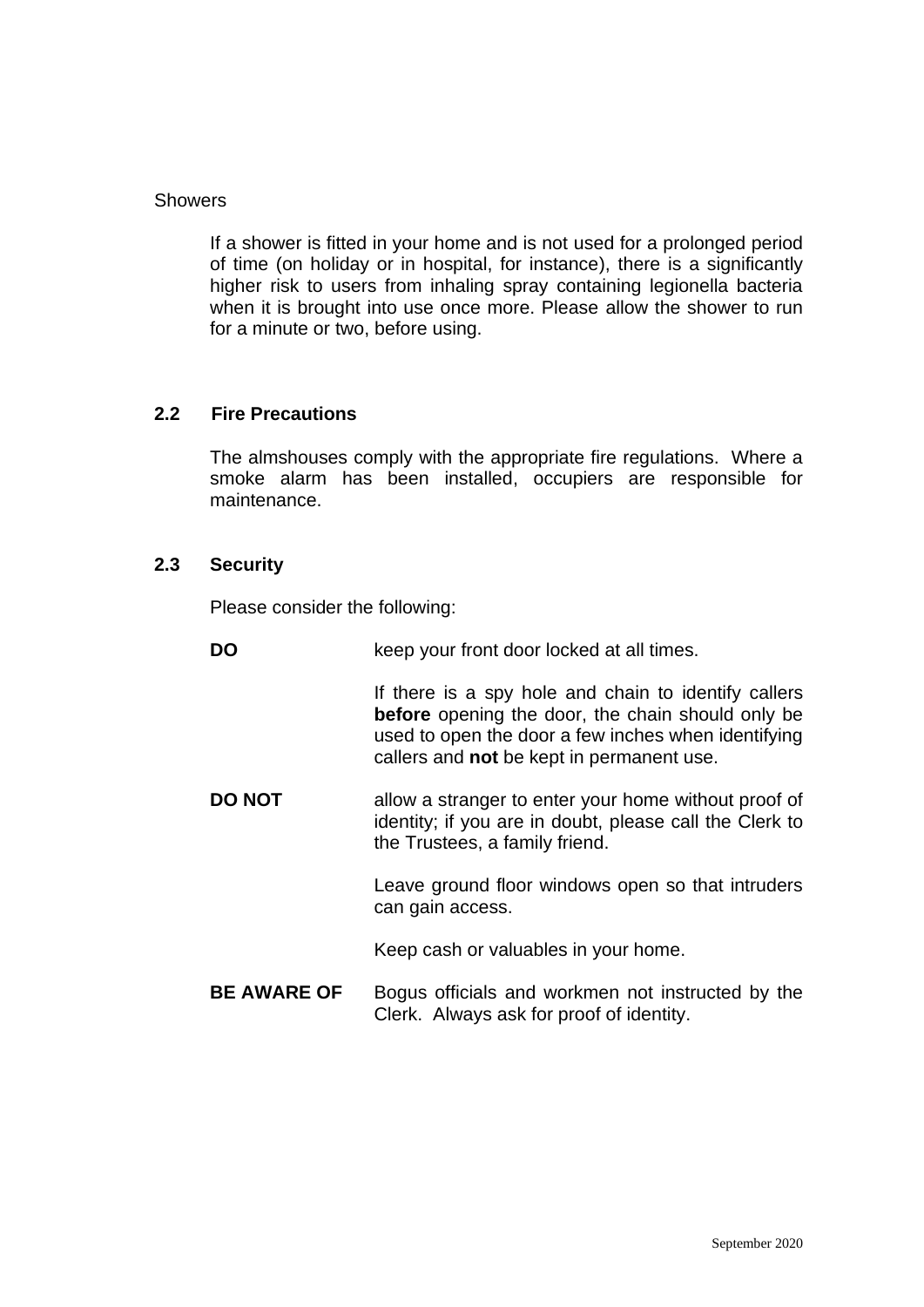# **2.4 The Master Key**

The Clerk holds a master key which can open your front door but it will only be used in an emergency or with your permission. Chains should **only be used** when you wish to identify callers before deciding whether to let them in.

The Police Crime Reduction Officer will be able to advise on making your home more secure.

Your privacy will be respected. The Clerk and his staff have strict instructions only to enter your home:

- if you ask her or him to do so, or
- if you have given permission for work to be done in your absence, or
- in an emergency

Please do not get extra keys without first asking the Clerk, as this may lessen security.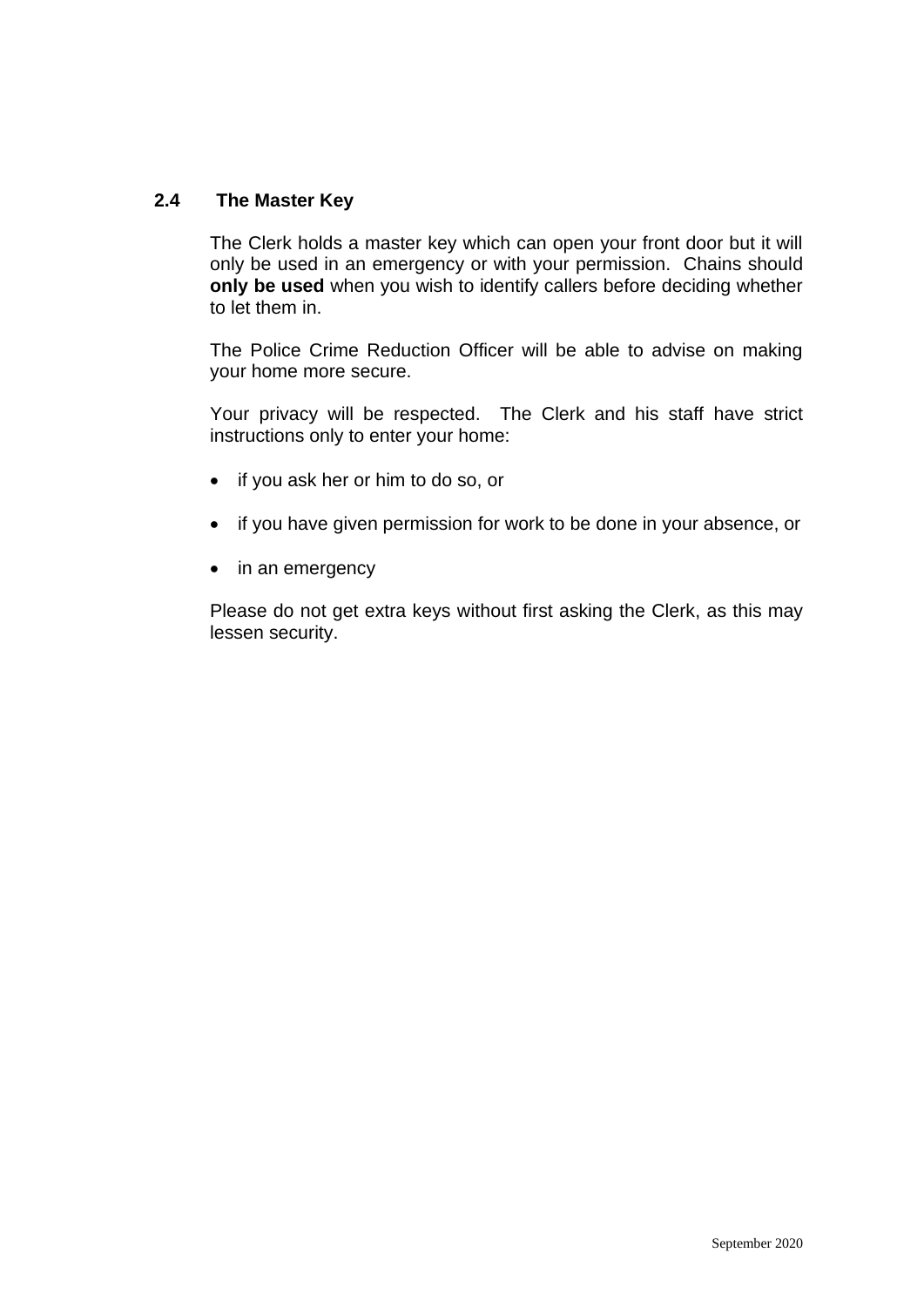# **CHAPTER THREE**

# **SERVICES PROVIDED**

## **3.1 Repairs and Decorations**

The Trustees are responsible for both external and internal repairs and external decoration to your home. Please report all necessary work to the Clerk, who will arrange for it to be carried out. You will be consulted in advance about arrangements for redecoration. You will be informed when the work will start and how long it is planned to take. Workmen will not be allowed to enter whilst you are out unless you have agreed to satisfactory arrangements. An exception will have to be made if an emergency arises or access is required to rectify an urgent problem. Please do not let anyone into an almshouse unless you know who they are!

#### **3.2 Insurance**

The Charity insures the structure of the buildings and the fixtures. For details contact the Clerk to the Trustees.

The Charity does not insure your personal and household effects. This is your responsibility.

Please do not keep more cash in your home than you need for your day-to-day expenses.

#### **3.3 Television**

Those over retirement age, and below 75 years of age, may be entitled to a concessionary television licence which is administered by the Charity.

There are restrictions on the siting of aerials. Please check with the Clerk. Please be considerate to your neighbours of noise nuisance in the use of TVs, radios, stereos and musical instruments.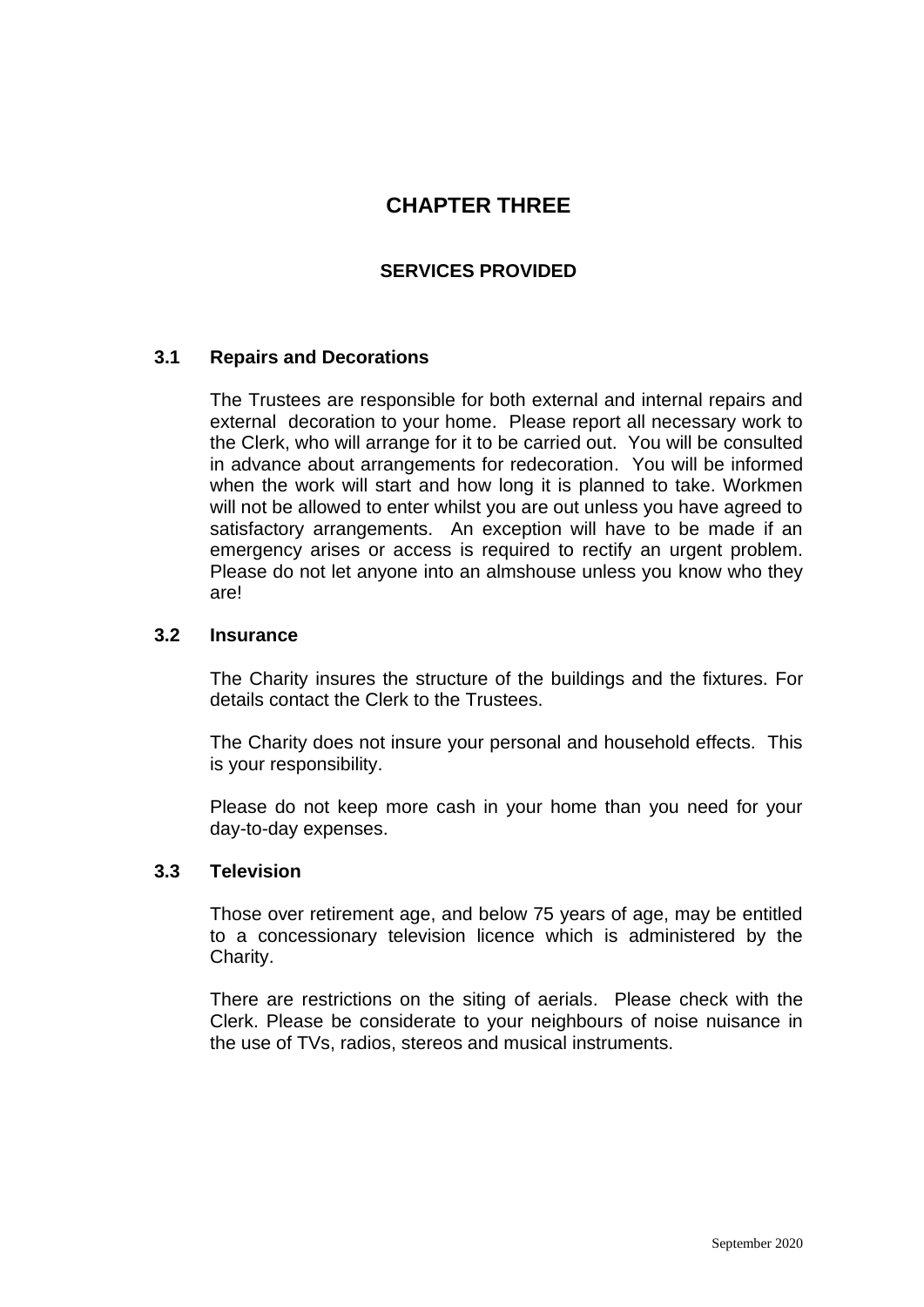## **3.4 Cleaning**

You are responsible for keeping your almshouse clean.

You are responsible for cleaning the all windows.

#### **3.5 Gardens**

The garden has been laid out for the use and benefit of all residents. However, most properties have adjacent areas which residents are encouraged to maintain themselves. The major work of grass cutting is the Charity's responsibility; although, in some cases, more active residents often do this themselves. If you would like to help with gardening please ask the Clerk to the Trustees.

## **3.6 Induction/Guidance**

When you take up the appointment and move into your almshouse the Trustees will arrange an induction, in the form of informal guidance and discussion, to cover:

- Action to be taken in the event of fire and other emergencies
- Operation of all equipment in your home including central heating
- Health and Safety issues
- Security

Further guidance will be given from time to time to update you.

**3.7** There is a Resident's Representative who reports to the Trustees, David Mould, No.10 Nobles Rest, Tel No: 01539 721638. Should you have any matters to raise, other than those reported to the Clerk's office, please contact David.

## **3.8 Data Protection**

The Charity has a Data Protection Policy. A copy is attached to your Licence to Occupy.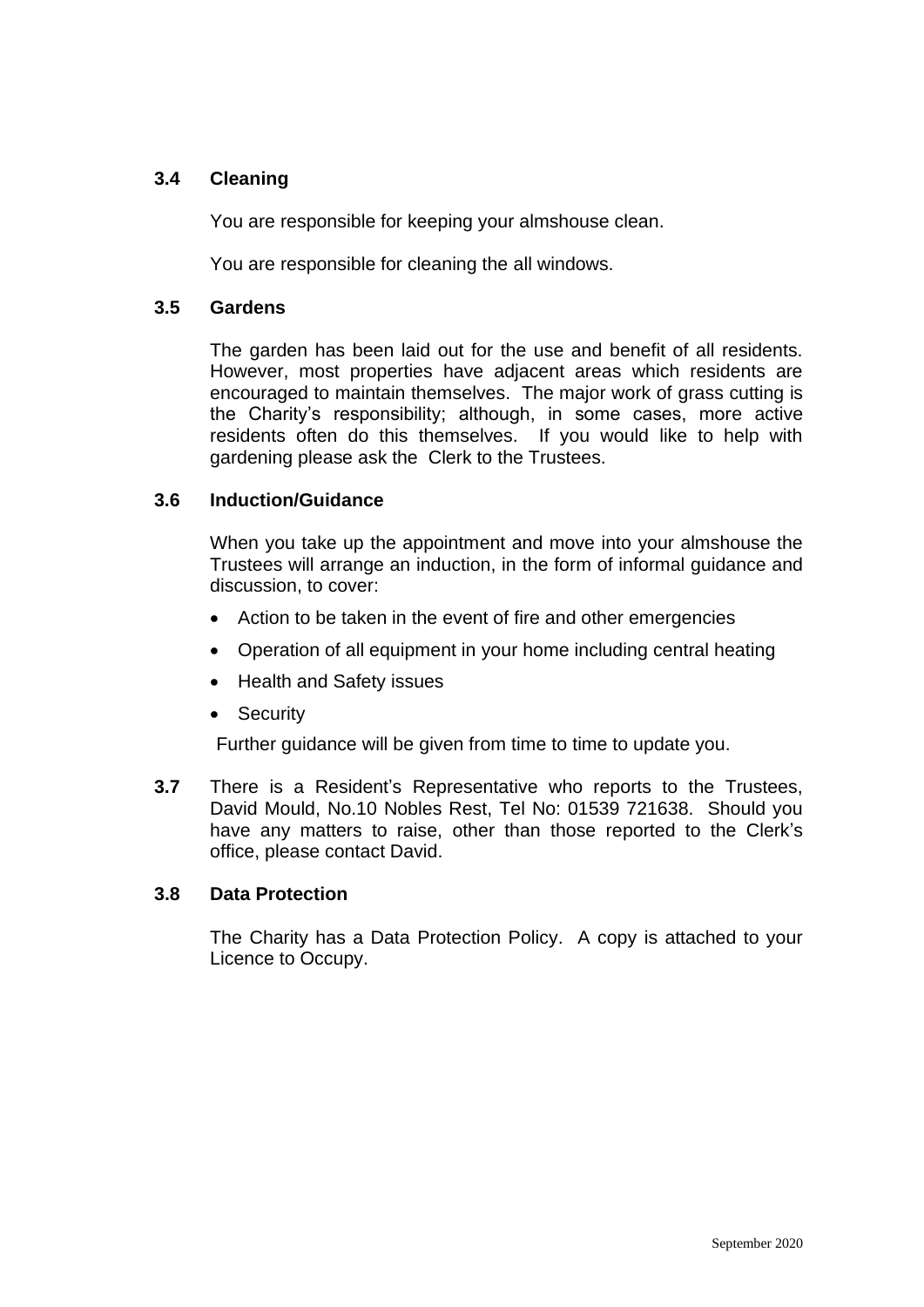# **CHAPTER FOUR**

# **TERMS OF OCCUPANCY**

## **4.1 Letter of Appointment**

You will have a copy of the Letter of Appointment, which you signed when you were appointed as a occupier. As a beneficiary of an almshouse charity you are not a tenant, but the Trustees cannot ask you to leave unless there are exceptional circumstances, such as when you cease to be an eligible beneficiary of the charity or do not comply with the terms of your Letter of Appointment. (see "Moving Out" paragraph 13 ). You have agreed to pay a Weekly Maintenance Contribution that includes an amount for the services provided.

## **4.2 Relatives and Visitors**

The Clerk cannot take the place of your relatives or friends. We hope they will give you just the same support as they would if you were living elsewhere. With their help and co-operation, and if necessary support from social services, we hope you will be independent for as long as you wish.

Your home is not really suitable to accommodate extra people.

If you wish to have a relative or friend to stay for more than fourteen consecutive nights or on a regular basis please seek the Trustees' permission in advance. We need to know who is in the almshouses for the safety and security of the whole community. However, do remember that you are responsible for your visitors at all times.

## **4.3 Absence from Home**

If you go away for any period please inform the Clerk in case of emergency. Should you decide to return home earlier than expected please also advise the Clerk. It may be advisable to take precautions against frost by turning off and draining the water system. Please tell the Clerk and get his/her agreement if you plan to be away for more than 28 days.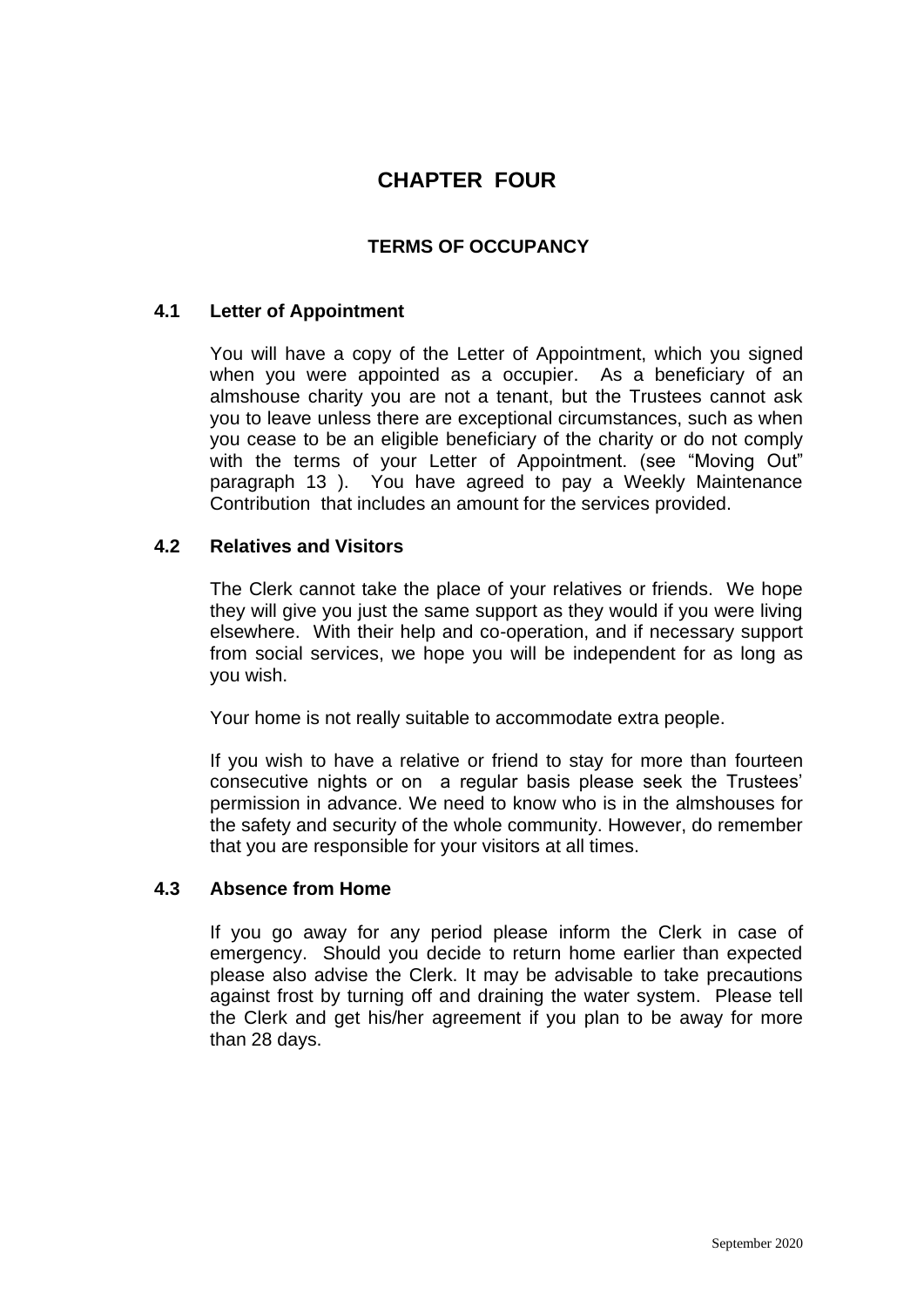# **4.4 Consulting Residents**

The Trustees will hold meetings from time to time to discuss the running of the almshouses. You can also talk to a Trustee in private by asking the Clerk to the Trustees to arrange this. Consultation and involving the residents in the day-to-day running of the charity's almshouses is a form of participation which will benefit all concerned. Trustees welcome the residents' views on matters affecting their quality of life at the almshouses.

The Trustees will inform you:

- Before any work is done on your almshouse (except in an emergency)
- Before making changes to the communal facilities, including the gardens
- Before making changes to the amount of Weekly Maintenance Contribution which you pay
- Before anyone enters your home

#### **4.5 Weekly Maintenance Contribution (WMC)**

WMC is due each month in arrears and you may pay by bank credit transfer or by cheque. Alternatively, you may find it easier to pay by standing order. The Trustees would prefer if you did not pay cash. This reduces the risk of theft and is better for your safety. You will be given a minimum of month's notice of any increase.

The amount you pay covers part of the cost of running the almshouses and includes:

- 
- 
- administration costs
- building insurance
- concessionary TV licence

It is highly recommended you take your own contents insurance.

#### **4.6 Housing Benefit**

If your income consists of the basic retirement pension and you have little or no capital you will almost certainly be entitled to Housing Benefit

- water and sewage charges upkeep of the communal gardens
- repairs and maintenance cleaning of communal areas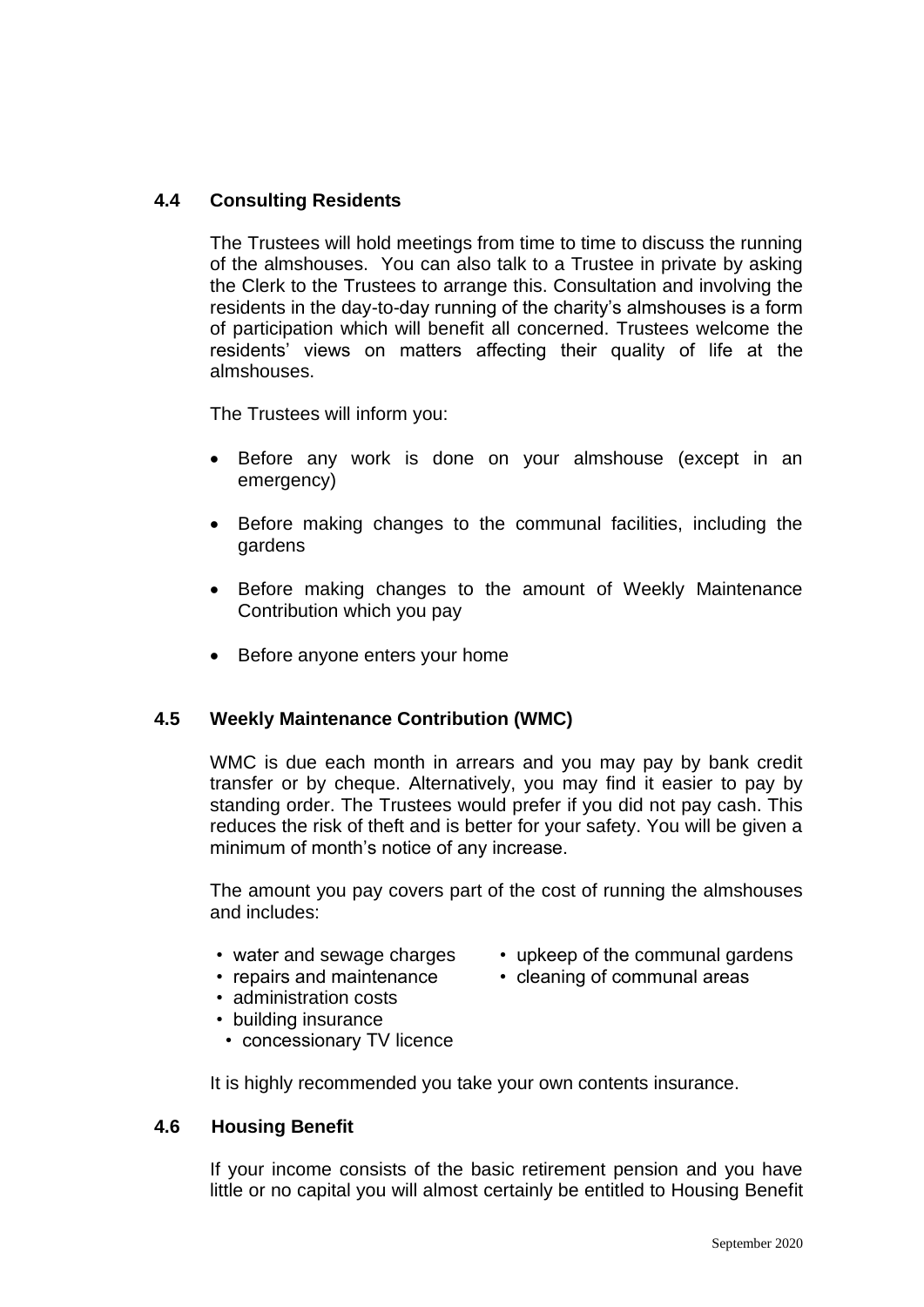to help you with your housing costs. To claim Housing Benefit you should ask for a form at your local Benefits Office (DWP) or Housing Department. If you do have some additional income to your basic retirement pension you may still be entitled to some help with housing costs. Again, forms to claim this are available as above.

Your Clerk, Citizens Advice Bureau or Age UK will help if you are unsure of your entitlement or need help in completing the form.

#### **4.7 Central Heating and Hot Water**

Each resident is responsible for his or her own fuel bills.

#### **4.8 Electricity Meters**

Neither meters nor their locks and fittings may be altered without first asking the Trustees' permission. If the supply is disconnected for any reason, please tell the Clerk.

#### **4.9 Businesses**

You are not permitted to carry out any form of business from your almshouse.

#### **4.10 Moving Out**

If you wish to vacate the almshouse you must give the Trustees written notice of at least 4 weeks. During this notice period you will be liable for your WMC payments even if you have already moved out. Residents or, in the event of death, their personal representatives are responsible for WMC until the premises are cleared of personal possessions and the keys are returned.

In certain circumstances the Trustees may have no alternative than to set aside your appointment . These are:

- You do not comply with the rules set out in your Letter of Appointment or elsewhere. These rules are made for the benefit of all residents.
- You are no longer qualified to live in the almshouse. It is possible that your circumstances could change to make you no longer eligible. For example you could win or inherit a significant sum of money.
- You may no longer be able to look after yourself even with all the help of your family and/or care provision. There may come a time when this is putting yourself and/or the other residents at risk.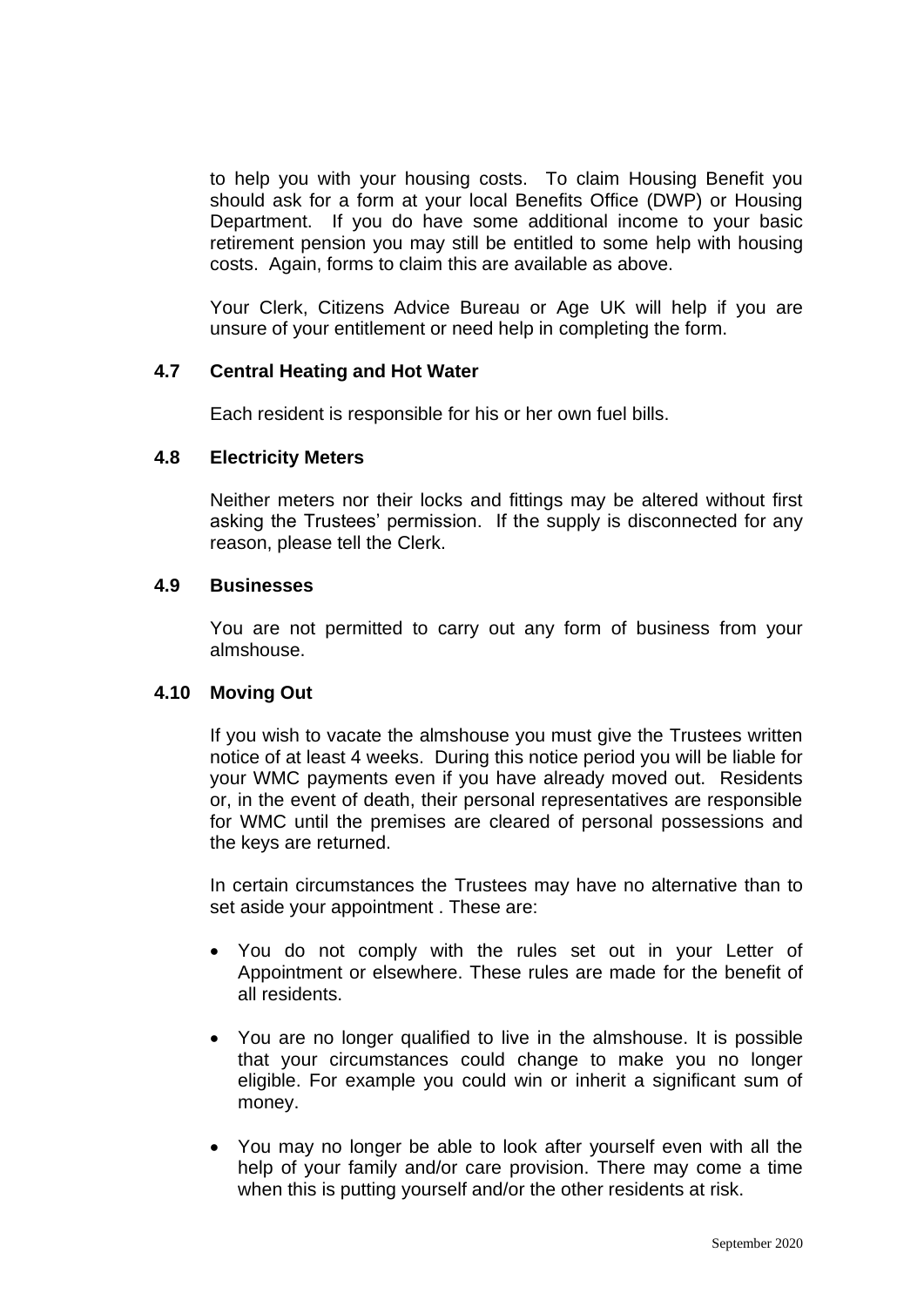The Trustees will only set aside the appointment as a last resort, after a fair process of investigation and warning. They will give you as much time and help as possible to find alternative accommodation.

#### **4.11 Re-Housing**

Residents who wish to change their accommodation within the Charities housing stock may apply to the Clerk for the matter to be considered by the Trustees.

The Trustees may require you to move to another of the Charity's almshouses when major repair work is being carried out. You will be given as much notice as possible.

#### **4.12 Gifts and Legacies**

It is the Trustees' policy that no one involved in the running of the charity should accept any gift or legacy from a resident. If you wish to donate anything to the charity please contact the Clerk to the Trustees. All such matters will be dealt with confidentially.

#### **4.13 Harassment**

Kendal Almshouse Charity take any threat, intimidation or harassment of our staff, agents, trustees, volunteers or residents very seriously.

If it is deemed necessary in order to protect the safety of any member of staff, agent, trustees or volunteer, we will report any behaviour of this type to the appropriate authority [which may include the police].

#### **4.14 Anti-Social Behaviour**

Unacceptable behaviour or harassment may include behaviour that is or could be said to be:

- o Abusive or aggressive.
- o Offensive in either language or general behaviour.
- o Bullying or harassing.
- o Intimidating or threatening.
- o Malicious This might include, abusive or offensive language or behaviour, making threats of any kind [not simply threats of violence] seeking to bully, intimidate or frightened another person.
- o Making derogatory remarks, including any inappropriate remarks in relation to another persons culture, race, faith, gender, sexual orientation or age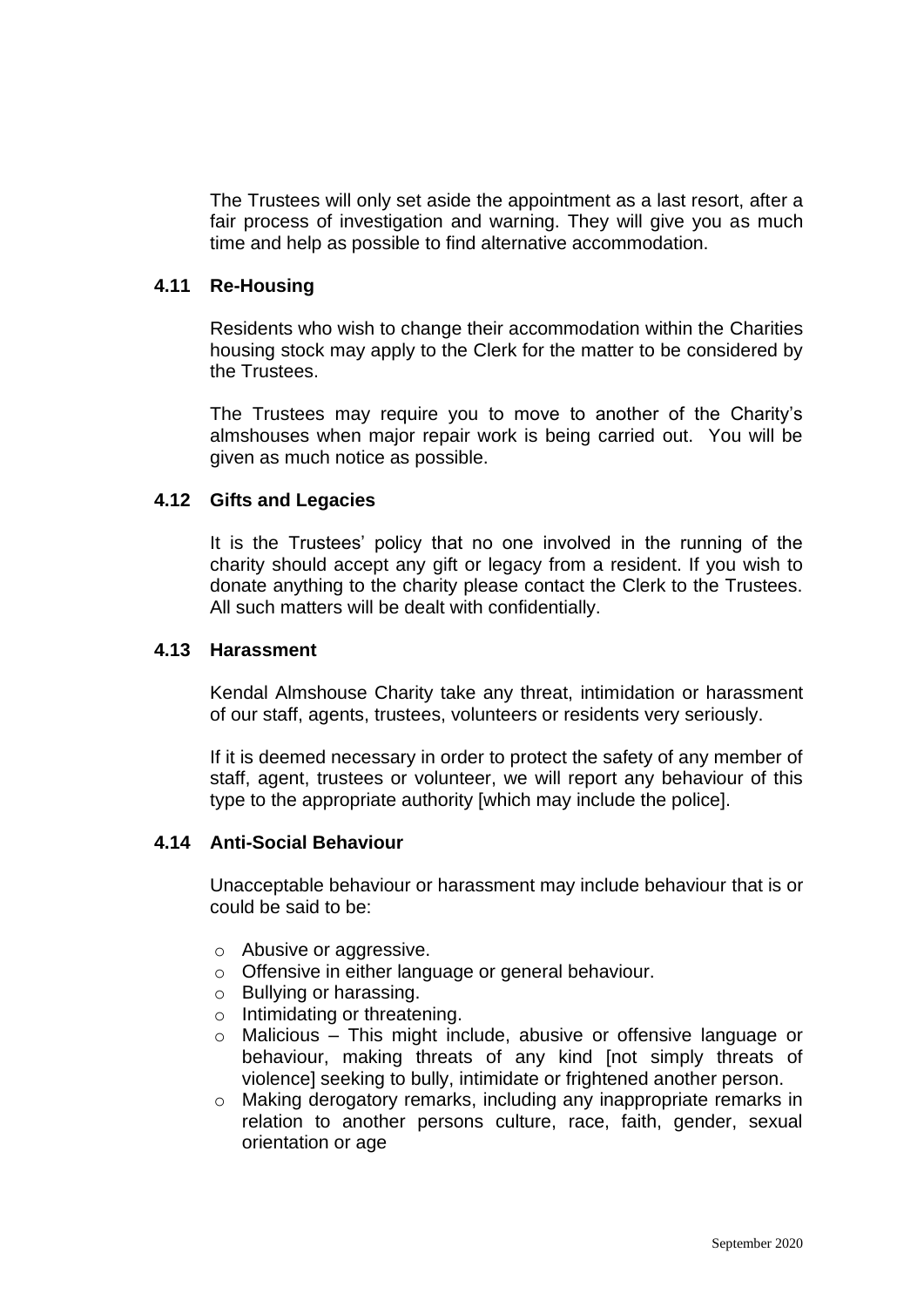# **CHAPTER FIVE**

# **GENERAL INFORMATION**

#### **5.1 Council Tax**

Each resident is responsible for paying his or her Council Tax. You will be advised by the Local Authority how to pay and about available benefits.

#### **5.2 Improvements to your Home**

You must not carry out any improvements, alterations, repairs or decoration to your home without first discussing your plans with the Clerk to the Trustees. In some cases the charity will agree to, and may pay for, minor items such as interior decoration. For all other works, the Trustees will instruct an architect or surveyor to design and plan the work before placing an order with a building contractor. Payment for improvements is the responsibility of the Trustees. As the Trustees have responsibility for the long-term maintenance of the almshouses, they have to consider individual resident's requests for alterations alongside their own maintenance programme. If an alteration would be structurally unsound, would reduce the amenities for subsequent occupants, or would increase future maintenance costs clearly it would not be approved If you live in a Listed building, some alterations will need local authority approval and may be denied.

#### **5.3 Pets**

The Trustees will have explained their policy on pets to you at interview and before you move in. If you wish to keep a pet you must first obtain the written permission of the Trustees. Small animals or caged birds may be acceptable but must not become a nuisance to other residents.

#### **5.4 Parking of Vehicles**

On some sites, spaces for cars are provided. Please do not park elsewhere, or allow your visitors to do so, as they may block the way for ambulances or fire engines in an emergency.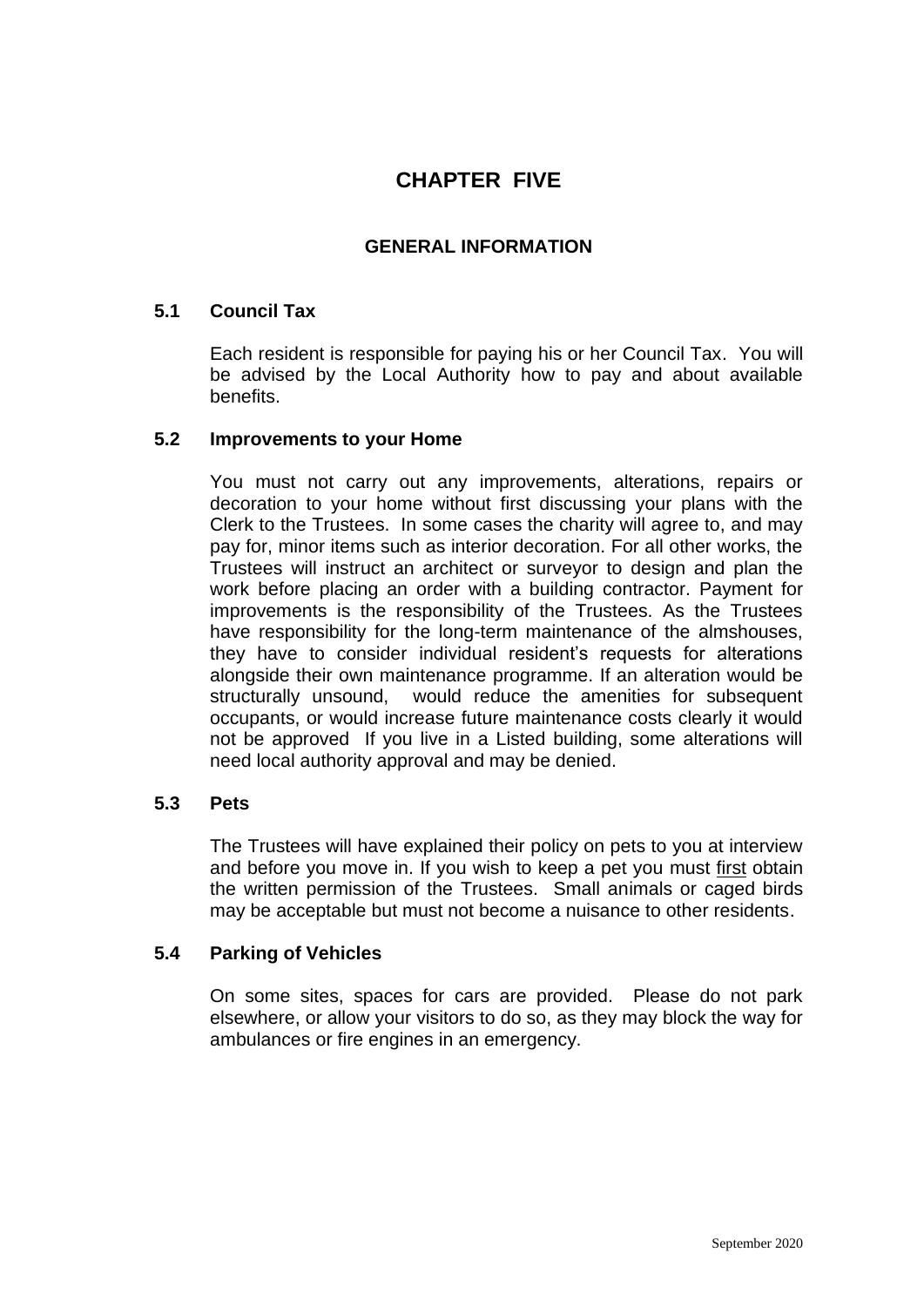# **5.5 Emergencies and Sickness**

To make it possible to assist in an emergency the Clerk or Trustees will need a note of the names and addresses of your nearest relatives or friends and of your GP practice. Please let them know about any changes of address or telephone numbers of your relatives or friends and of your GP practice.

Please make sure the Clerk is notified if you are admitted to hospital.

If you have a disability or become disabled while living in the almshouse, it may be possible to obtain equipment or to make alternations to your home to help you to live an independent lifestyle; ask Social Services. You must not make any structural alterations to your home (e.g. fitting ramps or stair lifts) without the Trustees' permission.

Home care may be necessary to assist with your well being and independent living.

#### **5.6 Personal Problems**

If you have any personal problems over money or any other matter and you have no family or friend who you feel able to consult, the Trustees will be glad to give whatever help or advice they can. Let the Clerk know if you wish to see a Trustee at any time.

## **5.7 Wills**

You are strongly advised to make a Will and organise a Lasting Power of Attorney to a representative or friend. If you wish to leave personal property to a relative or friend a Will is essential. Please inform the Clerk where the Will is kept and who is the executor.

A solicitor is the best person to help you make a Will, and if you require assistance in finding one, we suggest you contact your local Citizens Advice Bureau.

# **5.8 Waste Disposal and Recycling**

Waste bins are provided. Please make sure that the waste storage area is kept clean and tidy. All waste food should be wrapped before putting it in the bin.

The Local Authority provides recycling bins or boxes. Please sort your waste according to the way in which it will be taken away/recycled.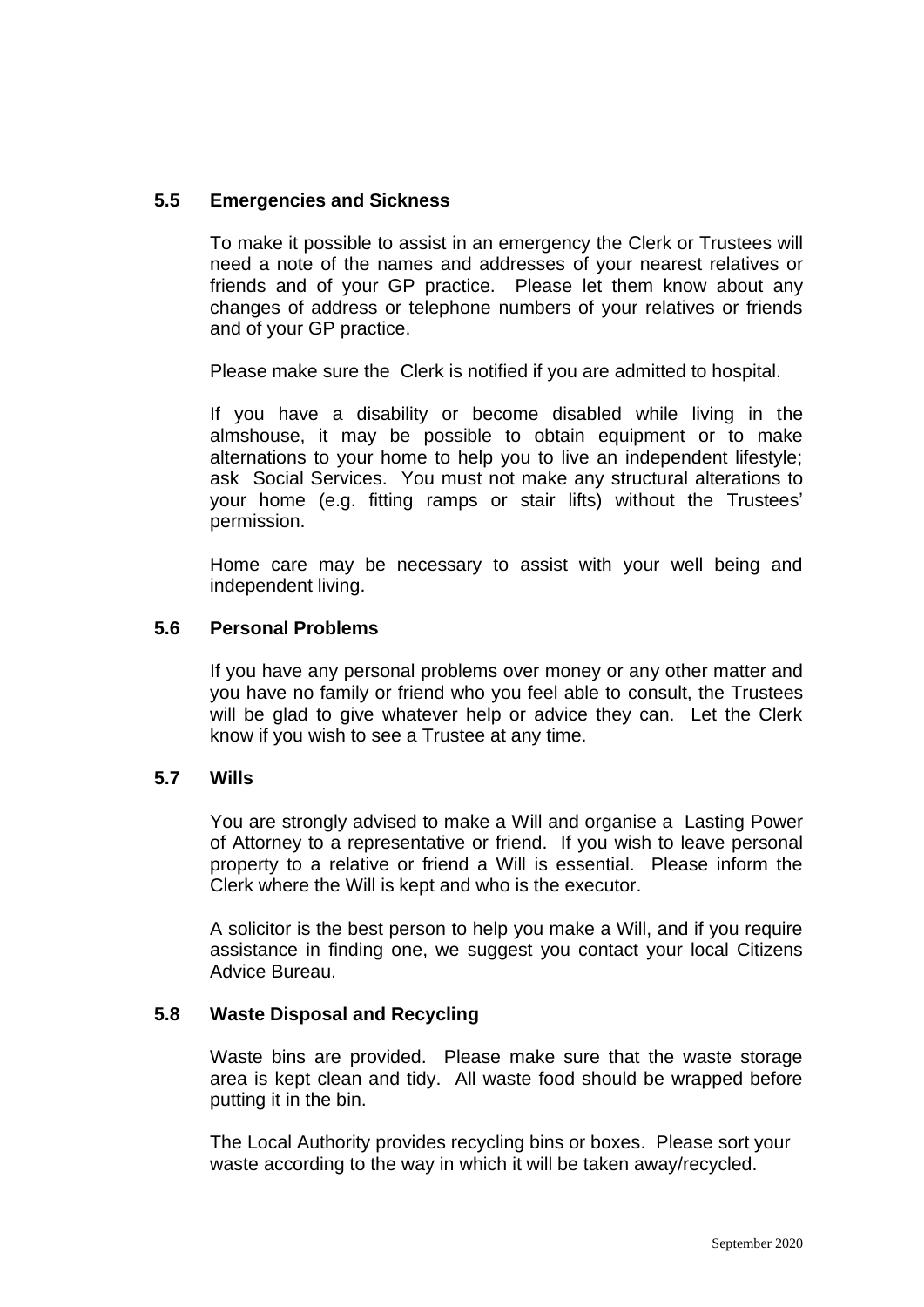# **5.9 Emergency Repairs**

The Clerk's Office is open Mondays – Fridays between 9am – 5pm and on Saturdays 9am – 12noon. The office is closed on Bank Holidays.

# **5.10 Location of Stopcocks**

The water stopcock is  $-$ ..................................................................................................................

The gas stopcock is –

..................................................................................................................

These should only be turned in an emergency.

## **5.11 Location of Electricity Mains Switch and Fuse Box**

The electricity mains switch is to be found -

..................................................................................................................

and the fuse box –

…………………………………………………………………………………...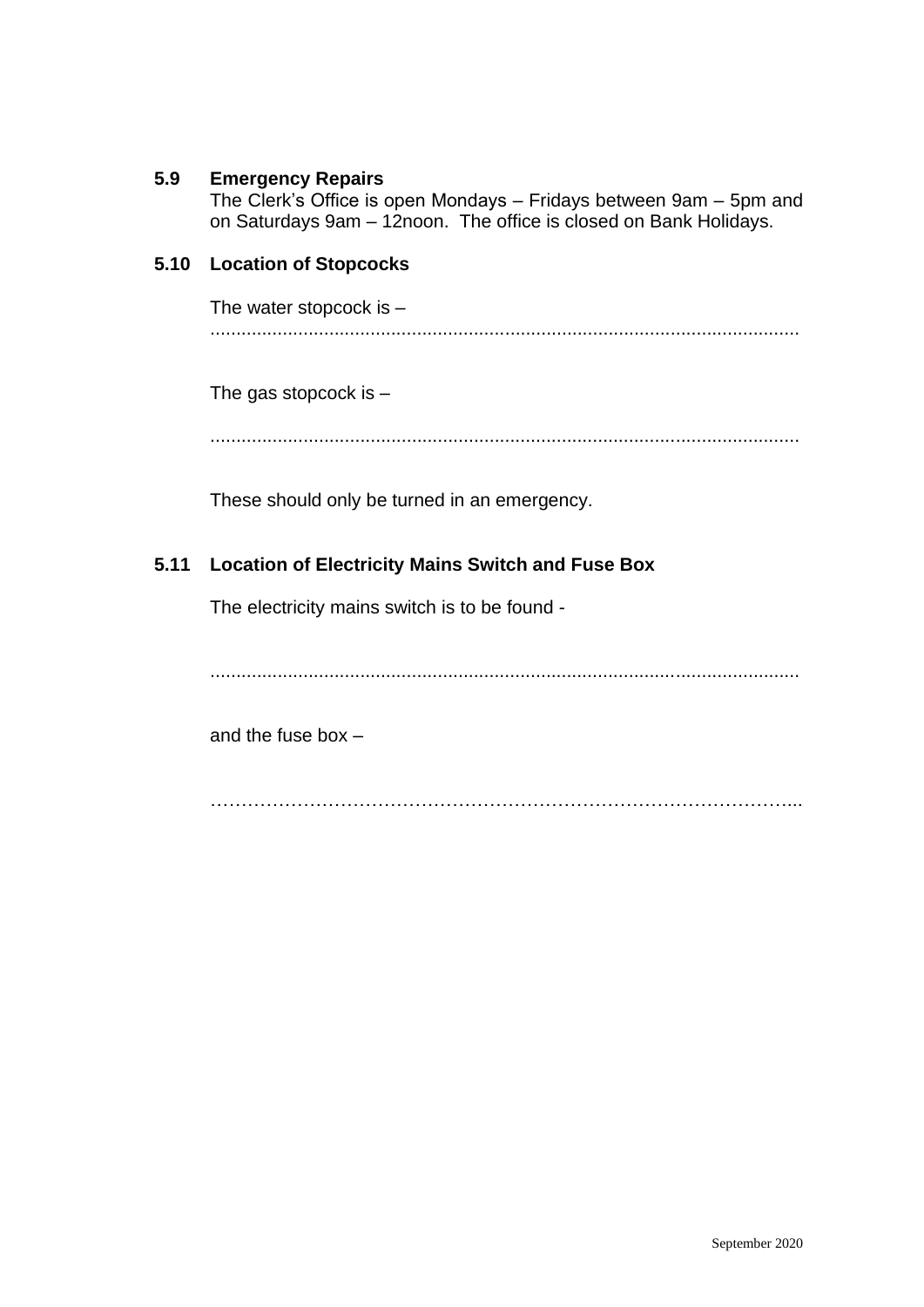# **CHAPTER SIX**

# **EXPERIENCING DIFFICULTIES**

- 6.1 If you have a complaint, or a difficulty has arisen which cannot be readily solved by a discussion with the Clerk for example, the matter should be addressed in writing and forwarded to the trustee body
- 6.2 Many people are reluctant to complain. Your Trustees can only resolve difficulties and improve the service they offer, if you advise them when issues arise. Set out below is a procedure to be followed if a resident wishes to raise a complaint in connection with the occupation of his or her almshouse, or about services provided by the charity relating to the almshouses.
	- Minor matters, such as small maintenance items, should be referred to the Clerk to the Trustees when they arise. They should be attended to straight away.
	- If the Clerk is unable to resolve the minor matter; or, if there is a persistent problem with pets, loud noise or matters affecting health and safety, the resident should refer this to the Clerk to the Trustees/the Chairman of Trustees in writing. The Trustees wish to emphasise that all communications about complaints will be treated confidentially within the charity.
	- If you have a complaint about staff employed by the charity, other residents or a serious breach of health and safety regulations, you should put your complaint in writing at the outset to the Chairman, with a formal request for it to be considered by the Trustees at their next meeting. You will, if you wish to exercise that right, be entitled to attend when your complaint is being discussed, accompanied by a friend, advocate or professional advisor.
	- It is important that you raise a difficulty or a complaint as an individual. You should not act as a spokesman or woman on behalf of a number of residents or be cajoled into supporting a particular vociferous or belligerent resident.
	- Trustees are obligated to write to the resident to advise of the action taken to resolve the complaint or difficulty.
- 6.3 Under the Housing Act 1996 all almshouse charities which are, or were, Registered Social Landlords with the Housing Corporation, have a regulatory obligation to maintain a Complaints Procedure.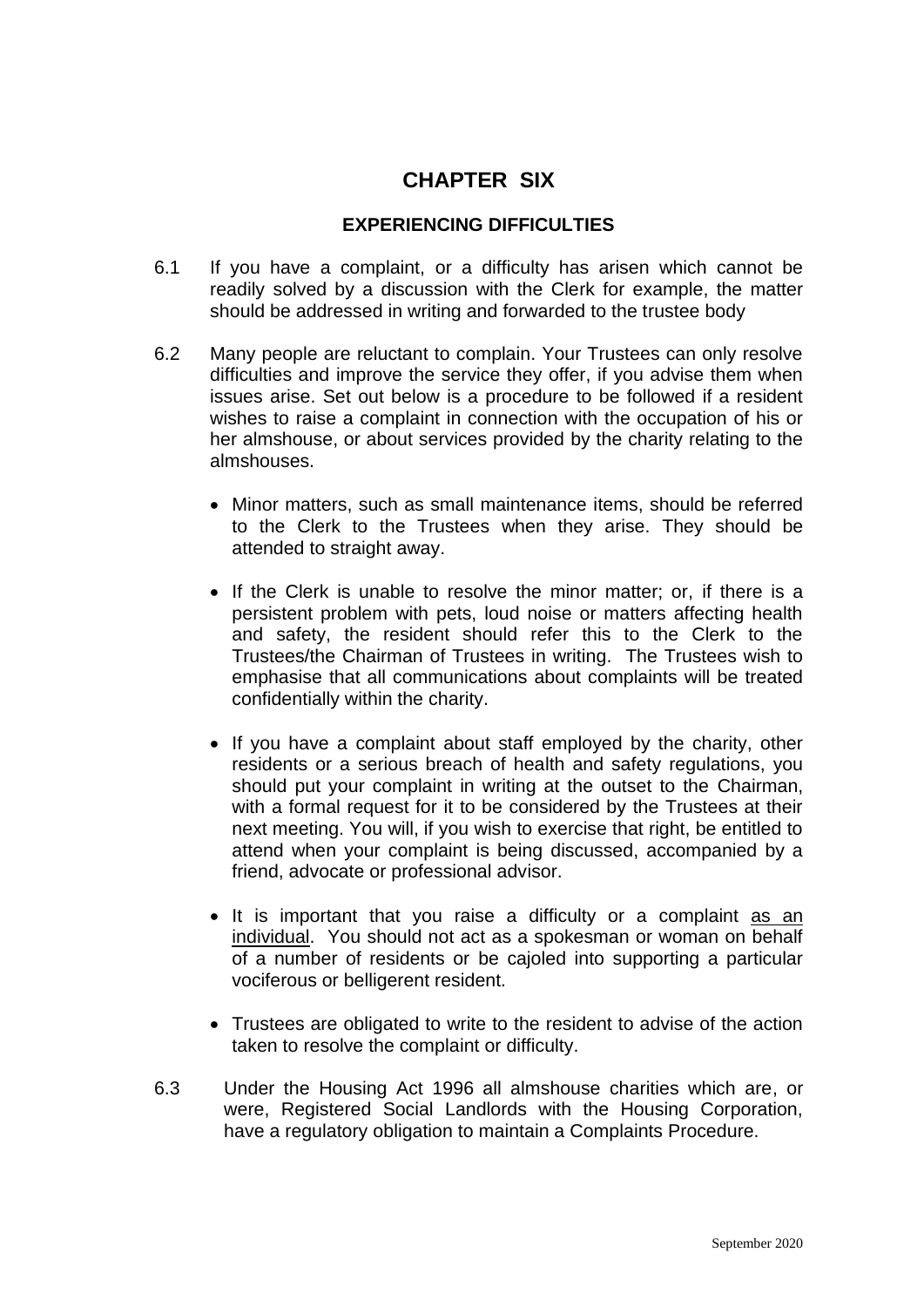- 6.4 The charity is a Registered Social Landlord and if you remain dissatisfied following consideration by, and the decision of, the Trustees, you have the right to take your complaint to The Housing Ombudsman Service whose address is: 81 Aldwych, London WC2B 4HN. Tel: 0300 111 300 Fax: 020 7831 1942. Email: [info@housing](mailto:info@housing-ombudsman.org.uk)[ombudsman.org.uk.](mailto:info@housing-ombudsman.org.uk) [www.housing-ombudsman.org.uk.](http://www.housing-ombudsman.org.uk/)
	- 6.5 When writing to the Ombudsman please state your full name and address, telephone number (if any) and also set out the details of the complaint. The Ombudsman will only be able to consider a complaint if he is satisfied that the charity's own Complaints Procedure, as detailed above, has been fully exhausted and that it falls within his jurisdiction.